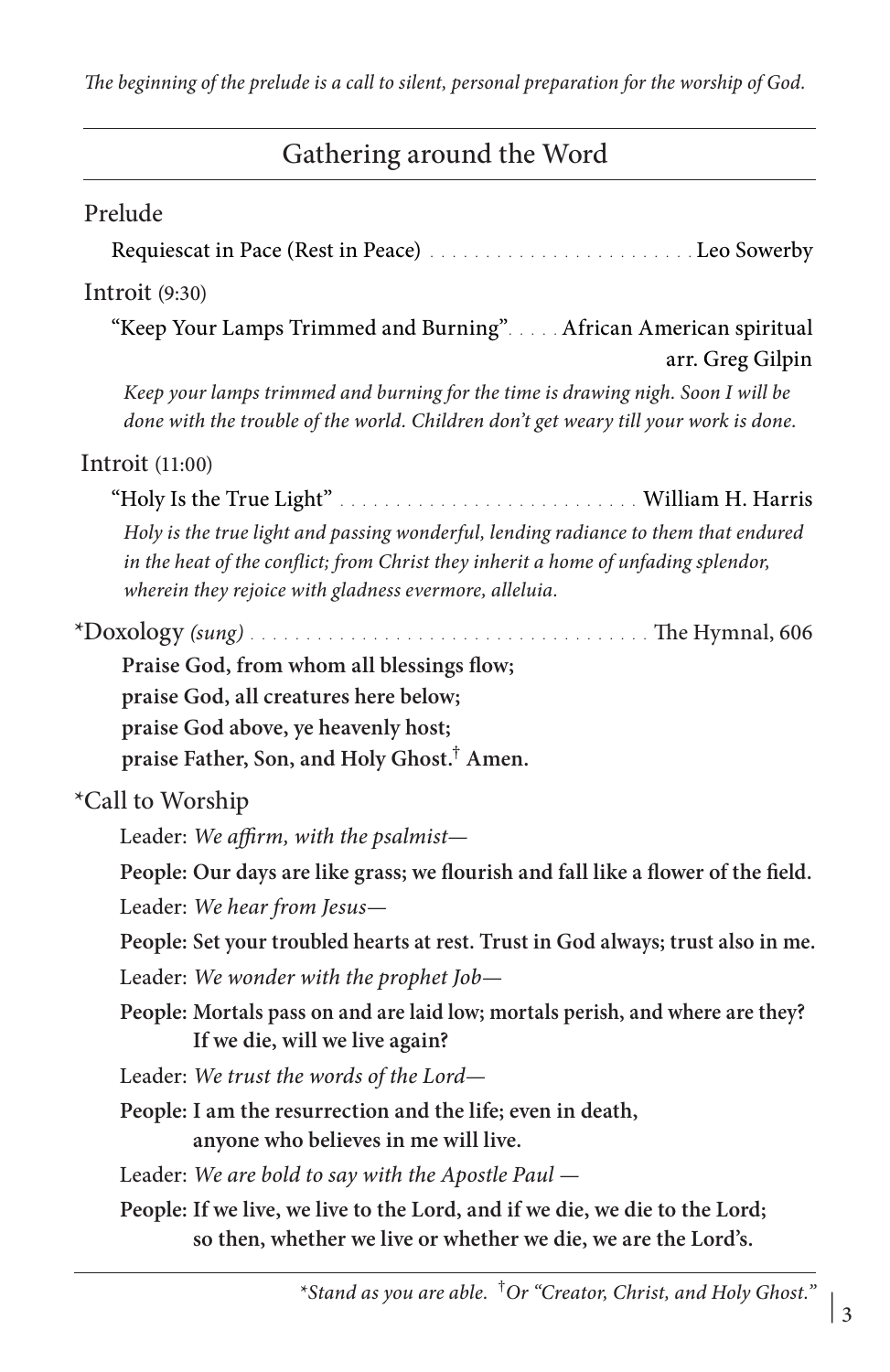\*Prayer of Praise

| Prayer of Confession (unison)                         |
|-------------------------------------------------------|
| Eternal God,                                          |
| in every age you have raised up holy people           |
| to live and die in faith.                             |
| We confess that we are indifferent to your will.      |
| You call us to proclaim your name, but we are silent. |
| You call us to do what is just, but we remain idle.   |
| You call us to live faithfully, but we are afraid.    |
| In your mercy, forgive us.                            |
| Give us courage to follow in your way,                |
| that joined with those from ages past,                |
| who have served you with faith, hope, and love,       |
| we may be received into the kingdom you promised      |
| in Jesus Christ our Lord. Amen.                       |
| Declaration of Pardon                                 |
| Leader: Friends, believe the good news:               |
| People: In Jesus Christ, we are forgiven.             |

## Concerns of the Church

## Anthem

"Introitus" from *Lux Aeterna* Music Communication Morten Lauridsen

*Rest eternal grant to them, O Lord, and let perpetual light shone upon them. A hymn befits thee, O God, in Zion, and to thee a vow shall be fulfilled in Jerusalem. Hear my prayer, for unto thee all flesh shall come. Rest eternal grant to them, O Lord, and let perpetual light shine upon them.*

# Listening for the Word

## Prayer for Illumination

#### Psalter *(responsively)*

Psalm 24 Old Testament, page 475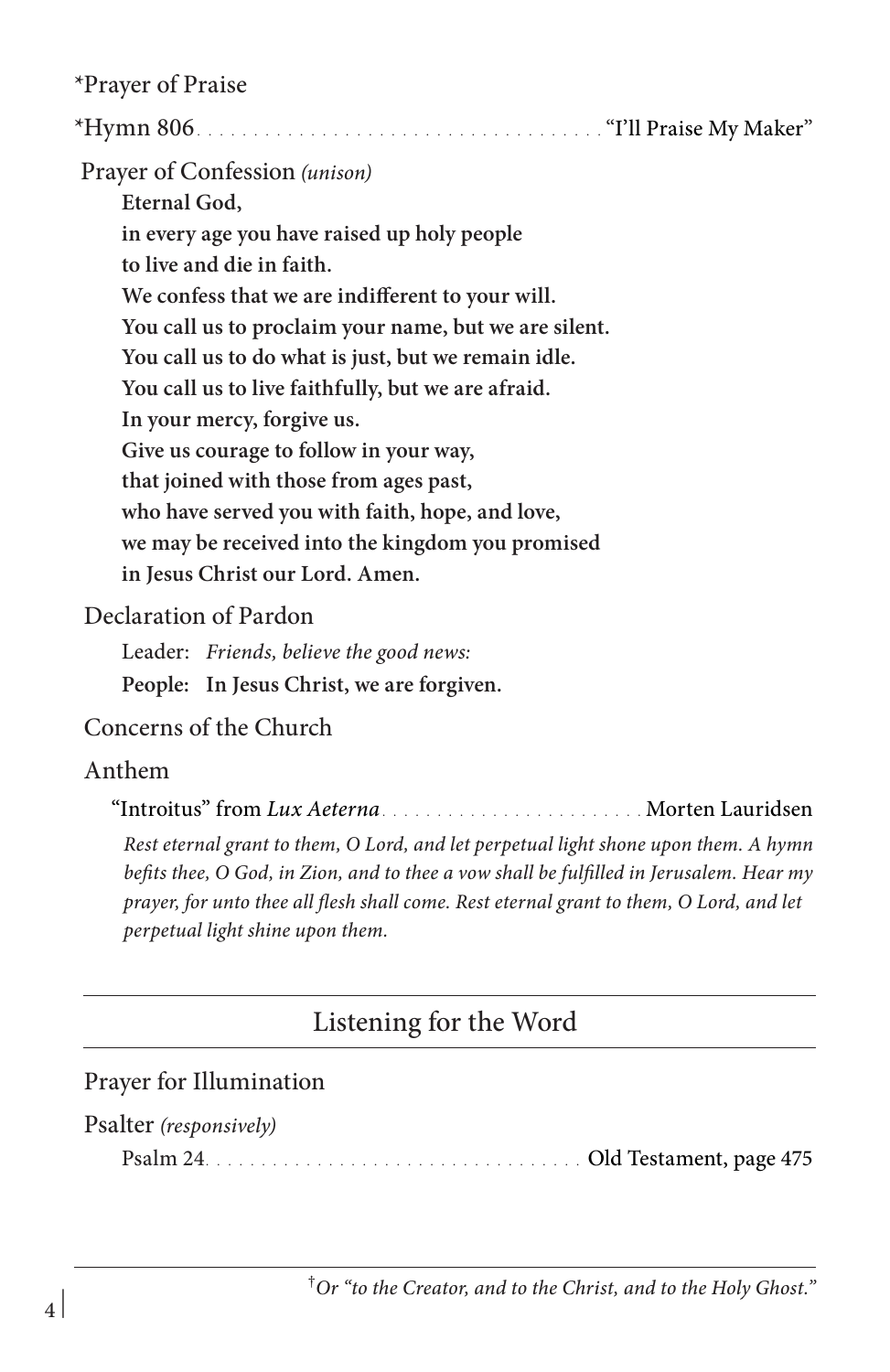| Glory be to the Father, and to the Son, and to the Holy Ghost: <sup>†</sup> |  |  |
|-----------------------------------------------------------------------------|--|--|
| as it was in the beginning, is now, and ever shall be,                      |  |  |
| world without end. Amen. Amen.                                              |  |  |
| Scripture Lesson                                                            |  |  |
|                                                                             |  |  |
| Leader: The Word of the Lord.                                               |  |  |
| People: Thanks be to God.                                                   |  |  |
|                                                                             |  |  |

# Responding to the Word

\*Hymn 802 "The King of Love My Shepherd Is"

\*Affirmation of Faith . . . . . . . . . . . . . . . . . . . .from the Heidelberg Confession

*Leader: What is your only comfort in life and in death?*

People: **That I am not my own, but belong body and soul, in life and death to my faithful Savior, Jesus Christ. Because I belong to him, Christ by his Holy Spirit assures me of eternal life and makes me wholeheartedly willing and ready from now on to live for him.** 

Prayers of the People

The Lord's Prayer

**Our Father who art in heaven, hallowed be thy name.** 

**Thy kingdom come, thy will be done, on earth as it is in heaven.** 

**Give us this day our daily bread;** 

**and forgive us our debts, as we forgive our debtors;** 

**and lead us not into temptation, but deliver us from evil.** 

**For thine is the kingdom and the power and the glory forever. Amen.** 

 Prayer Response "Amen" Philip W. J. Stopford Minute for Discipleship **Offering**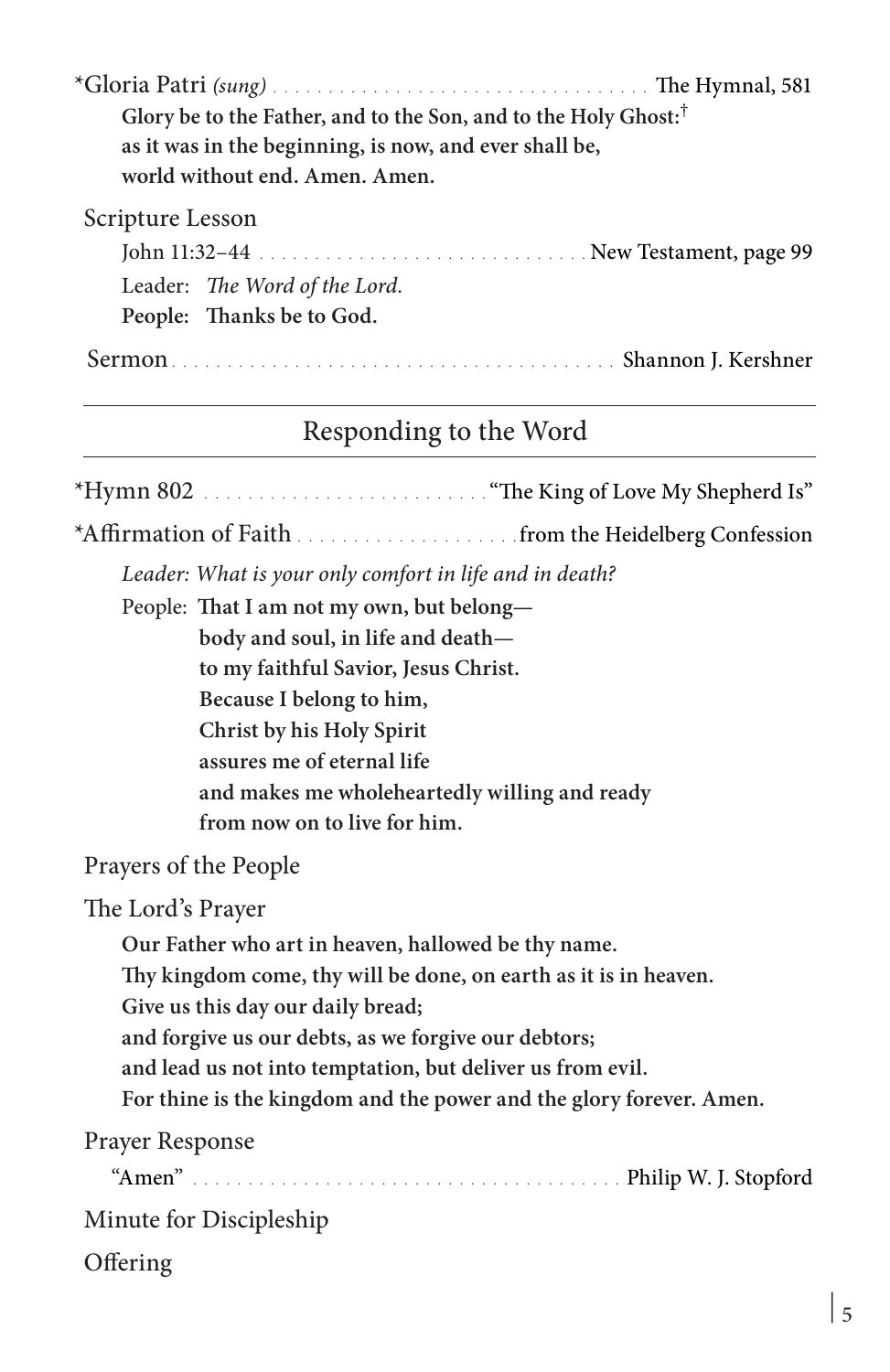#### Offertory Anthem



\*Litany for All Saints' Sunday

- Leader: *God of the ages, we praise you for all your servants who have done justice, loved mercy, and walked humbly with you. For all the saints who have gone before us,*
- **People: we give you thanks, O God, for our ancestors in the faith.**

Leader: *For all the saints who have been beloved to us,* 

- **People: we give you thanks for our loved ones who have entered your Church Triumphant.**
- Leader: *For all the saints who have left us too soon,*

**People: O God, we mourn their death, and they remain in our hearts.** 

Leader: *For all the saints who are still shining lights in this world,*

**People: may we learn from their ways and follow you.**

- Leader: *For those we have known and loved, who by their faithful obedience and steadfast hope have shown the same mind that was in Christ Jesus, and especially for those members of Fourth Presbyterian Church who have, since last All Saints' Day, finished their race and are now at rest with you . . . we give you thanks, O God, and for these your servants,*
- **People: we praise you. Keep us grateful for their witness and, like them, eager to follow in the way of Christ. Then at the last, bring us with them to share in the inheritance of the saints in light; through Jesus Christ, the pioneer and perfecter of our faith, who lives and reigns with you and the Holy Spirit, one God, forever and ever. Amen.**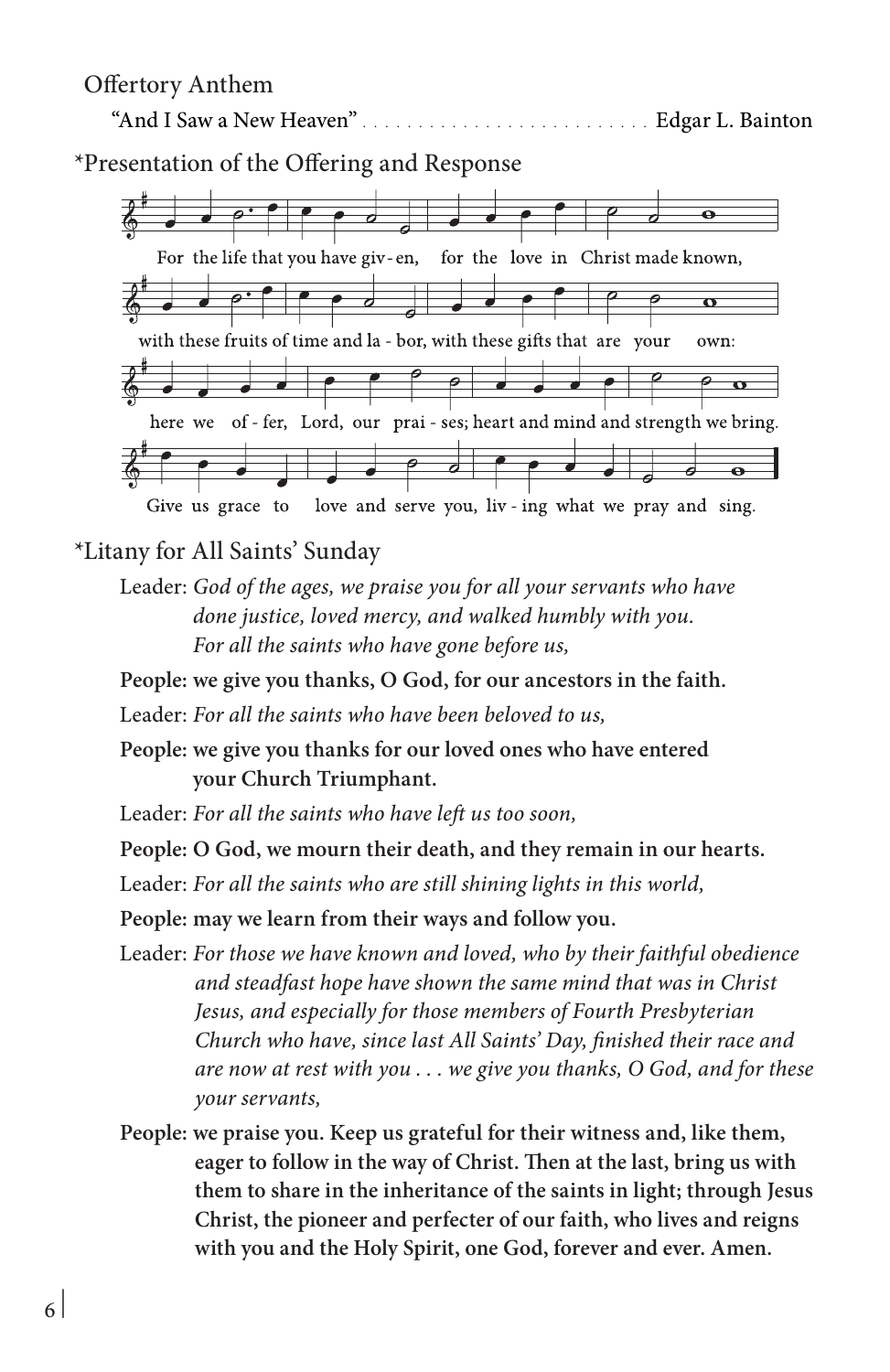# Bearing the Word into the World

| *Benediction and Response                                                                                  |
|------------------------------------------------------------------------------------------------------------|
| Worshipers who wish to do so are invited to sing along with the choir<br>during the Benediction responses. |
| Postlude                                                                                                   |
|                                                                                                            |

# All Saints' Sunday

*On All Saints' Sunday, we both remember the faithful who have gone before us and honor departed loved ones. As part of that observance, the names of Fourth Church members who have entered the Church Triumphant in the past year are read during worship.*

Richard G. Anderson Laura Jean Barrows Helen R. Beiser Betty H. Bergstrom Alice L. Bowles Clyde O. Bowles Jr. Samuel Chou Allan J. Cox James R. Donnelley Gayle L. Engberg Sue S. Felty Jeanette Krenek Jean Lerner Miriam Littell Gary J. Low

Charles Nay John Parsons Alice Perry Irene Puckett Rachel Towner Raffles LeGrand Redfield Mary H. Schaafsma Ronald T. Schiltz Dorothy J. Schmidt Emma R. Talen Sammie L. Turner Robert Walker Robert R. Williams Martha C. Wiltsie